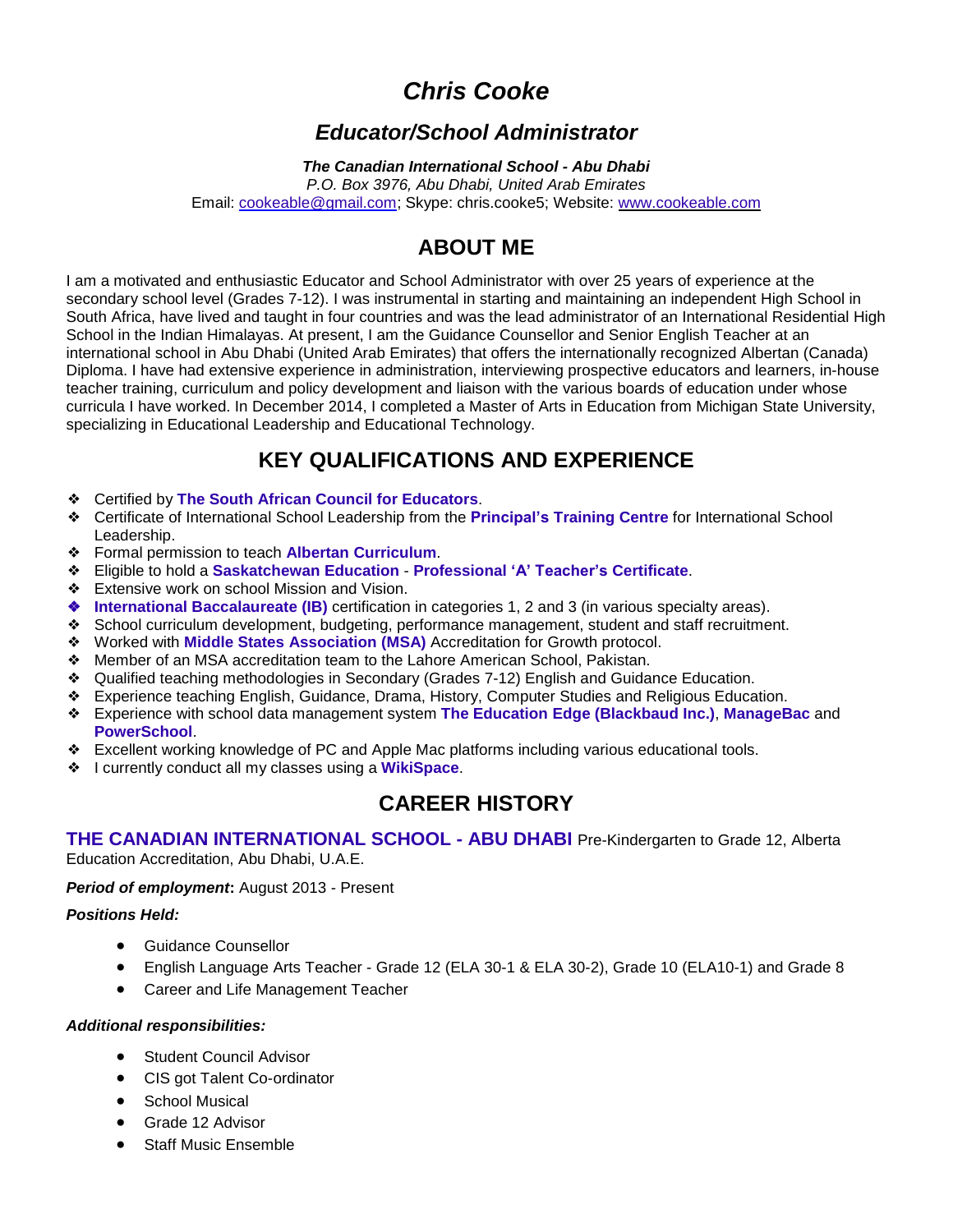**ETONHOUSE [INTERNATIONAL](http://wuxi.etonhouse.com.cn/) SCHOOL** – **WUXI** Pre-Kindergarten to Middle Years Program level 5, an International Baccalaureate School, Wuxi, Jiangsu Province, China

*Period of employment***:** August 2011 – July 2013

#### *Positions Held:*

- Senior Years Coordinator for EtonHouse China.
- Middle Years Program (MYP) Language A English and Technology Teacher for the 2012/2013 academic year
- Educational Technology Integration and Teacher Educational Technology support.
- Chairperson of the EtonHouse China, Technology Integration Standing Committee.
- Year 5 (Grade 4) Teacher for the 2011/2012 academic year

#### *Additional responsibilities:*

- Mentor to new teachers in classroom management and behaviour
- Responsible for teaching guitar as an extra-curricular activity
- Chair several staff meetings

In November 2011 we underwent successful Primary Years Programme (PYP) and Middle Years (MYP) Programme authorizations.

**[LANGENHOVEN](http://www.langenhovengim.co.za/index.php?p=1) GYMNASIUM** Grade 8-12, Afrikaans medium school, Oudtshoorn, South Africa

*Period of employment***:** February 2011 – June 2011

#### *Position Held:*

*Grade 10 English First Additional Language (Part Time)*

**[WOODSTOCK](http://www.woodstockschool.in/) SCHOOL** A Kindergarten - Grade 12 International School in Mussoorie, Uttarakhand, India, 248179

*Period of employment***:** July 2001 – June 2010

#### *Positions Held:*

- ¼ time Staff Recruiting Consultant (July 2009-June 2010 Sabbatical year to start pursuing an Master of Arts in Education through Michigan State University, U.S.A.
- Head of High School (July 2004 June 2009)
- Board Appointed Chief Functionary responsible for the whole school in anticipation of new Principal's arrival (June-July 2008), during which time several building and infrastructure projects needed to be managed.
- Assistant Head of High School (July 2002- June 2004)
- English Teacher (July 2001- June 2007) Extensive experience with the International General Certificate of Secondary Education (IGCSE).

#### *Responsibilities while Head of High School:*

- Responsible for both Academic Programme (Advanced Placement, IGCSE, and Indian Marksheet) and Student Residences
- Leading Academic Staff, Residence Staff and Employees (over 50 people) and liaising with colleagues and parents
- Member of School's Senior Administrative Council
- One of three Administration members on the school board.
- Developing, managing and sustaining programmes, curricula, events and activities
- Staff Recruitment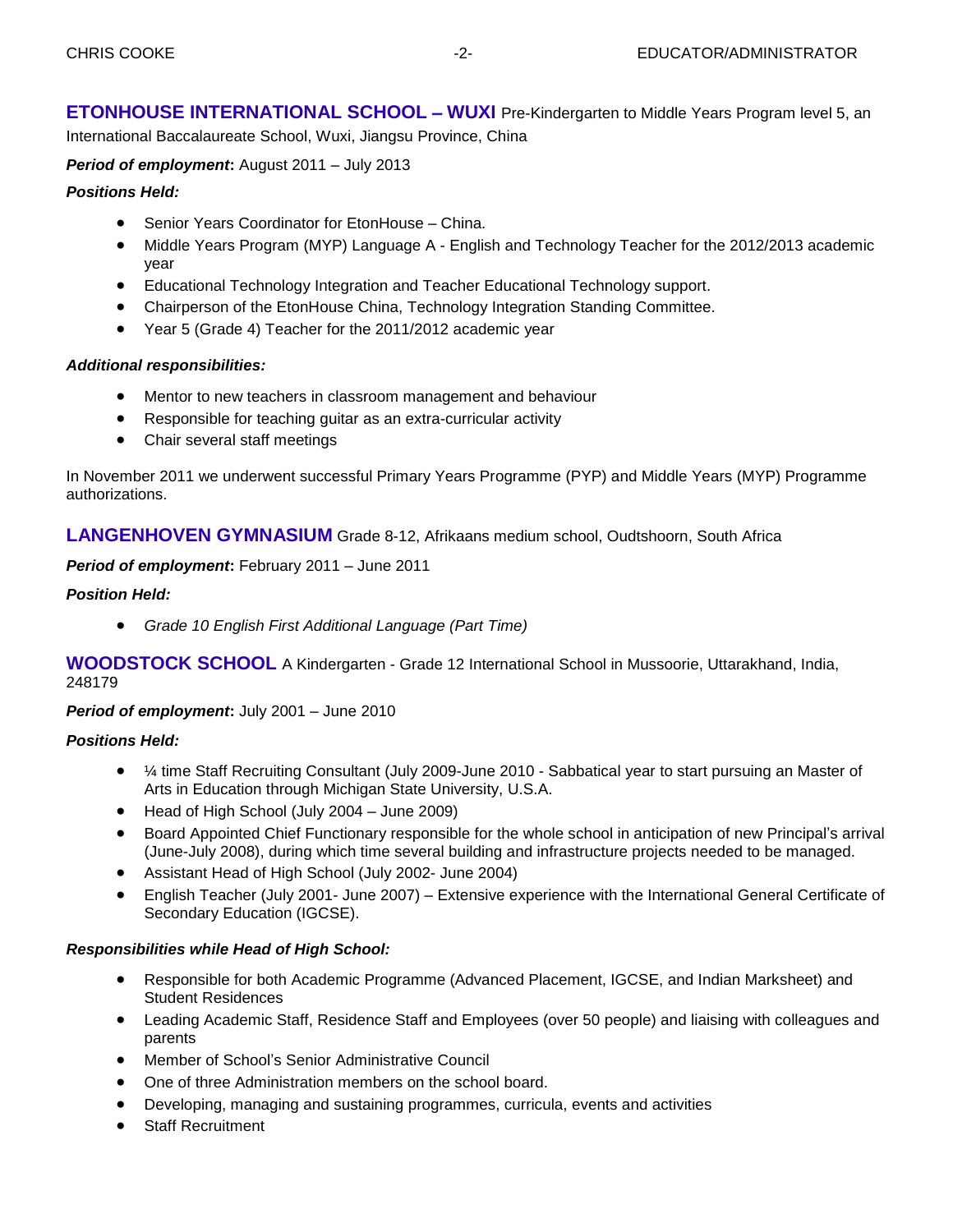- Developing, managing and sustaining resources, budgets and facilities
- Member of the school's Admissions and Grants Committees
- Head of Academic Departments Committee Chair
- All School Planning, including regular coordination with Middle and Elementary school heads
- Performance (both staff and programme) management, reviewing and reporting
- Teaching English and Drama.
- Producing and directing 3 of the school's semester plays. Consultant to successive Drama teachers.
- When the need arose, I long-term substituted for teachers. Most specifically in English, French and Biology.
- For July 2009 June 2010 academic year, I worked in the Human Resources Department with the specific responsibility of recruiting staff. For this, I travelled to International Schools Job Fairs.

**DUDUZA [COLLEGE](http://www.kslp.org.za/)** now, King's School - Linbro Park, A Kindergarten - Grade 12 School in Johannesburg, South Africa

*Period of employment***:** January 1995 – June 2001

#### *Position Held:*

Head of High School and Teacher of English, History, Religious Education and Computer Studies

**KING [EDWARD](http://www.kingedwardschool.co.za/Home/Home) VII SCHOOL** A Grade 8 -12 High School in Houghton, Johannesburg, South Africa

*Period of Employment*: January 1992 - December 1994

#### *Position Held***:**

Educator & Grade 10 English Syllabus Coordinator

**JEPPE HIGH [SCHOOL](http://www.jeppeboys.co.za/)** A Grade 8 - 12 High School in Kensington, Johannesburg, South Africa

*Period of Employment***:** January 1991 – December 1991

#### *Position Held***:**

Educator – Teacher of English and Religious Education

## **EDUCATION**

#### ❖ **Master of Arts in [Education](http://education.msu.edu/maed/)**

- Michigan State [University](http://www.apple.com/) (East Lansing, Michigan, United States)
- Completed December 2014
- $\bullet$  4.0 GPA

#### ❖ **Bachelor of [Education](http://www.wits.ac.za/academic/humanities/education/postgraduate%20degrees/bedhonours/19473/programme.html) (Honours)**

- University of the [Witwatersrand](http://www.wits.ac.za/) (Johannesburg, South Africa)
- Completed December 1997

#### ❖ **Higher Diploma in [Education](http://www.wits.ac.za/education/7770/wsoe.html) (Post Graduate)**

- University of the [Witwatersrand](http://www.wits.ac.za/) (Johannesburg, South Africa)
- Completed December 1989

#### ❖ **[Bachelor](http://www.wits.ac.za/prospective/undergraduate/what_can_i_study_at_wits/academicprogrammes/humanities/11669/generalba.html) of Arts**

- University of the [Witwatersrand](http://www.wits.ac.za/) (Johannesburg, South Africa)
- Completed December 1988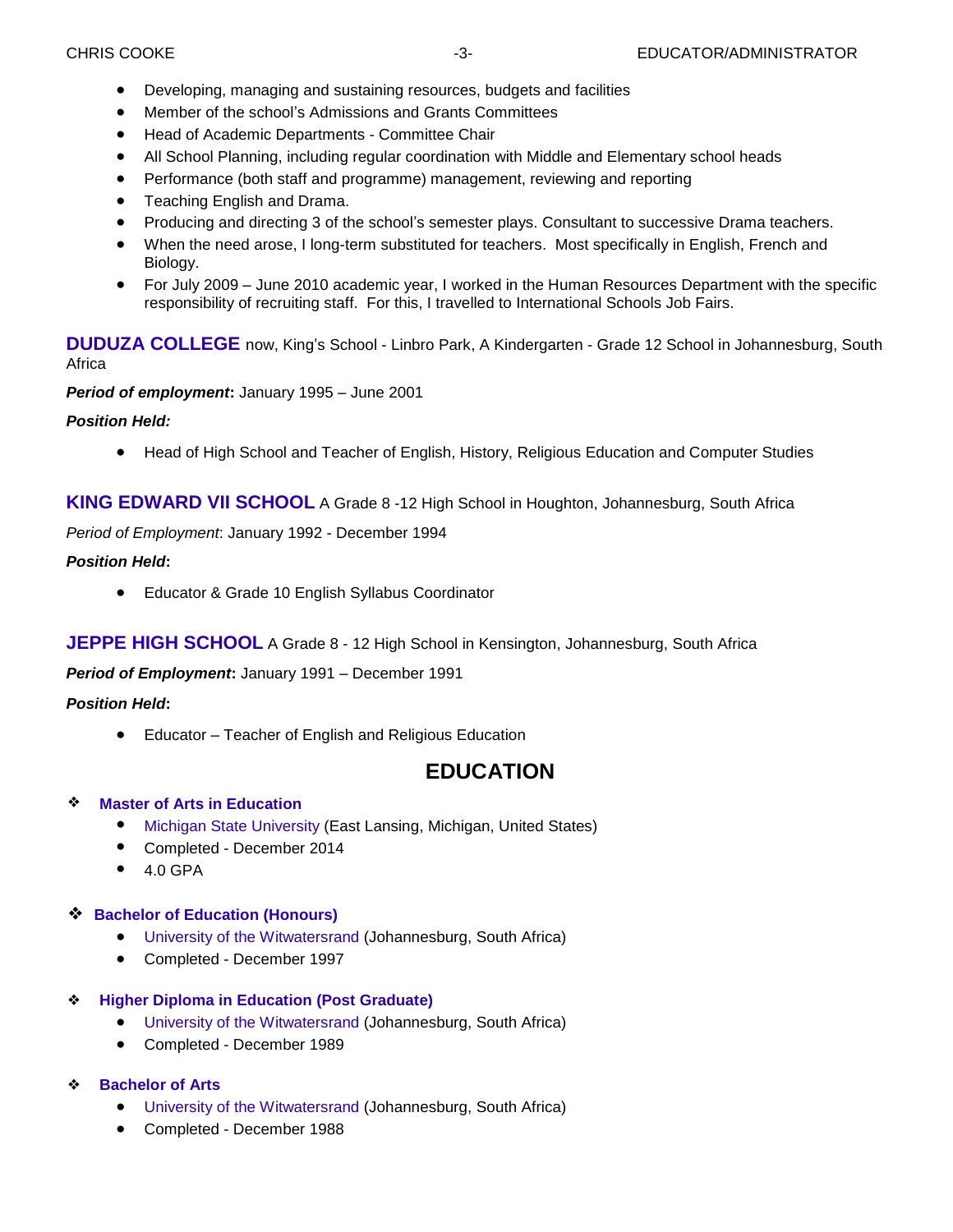### **ADDITIONAL QUALIFICATIONS AND COURSES/CONFERENCES ATTENDED**

- **Kagan [Cooperative](http://www.kaganonline.com/workshops/) Learning** days 1 and 2 (August 2014)
- ❖ IB, "MYP Designing authentic assessments for 21<sup>st</sup>-century learners, Category 3 in English", Sargis Sakanyan,

Suzhou (PRC), October 2012

IB, "Language A: Implementing the Middle Years Programme (MYP) curriculum, Category 2 in English", Tony

Shillitoe, Hong Kong, Sept/Oct 2012

- IB, "Making the PYP Happen" PYP Category 1, Chris Curtain, Wuxi (PRC), April 2012
- "Inquiry Based Learning" with Kath Murdoch, Shanghai (PRC), September 2011
- Staff Recruiting Trips to the UNI Fair, Waterloo, Iowa (Feb 2009 and Feb 2010) and TORF, Kingston, Ontario (Feb 2010)
- Certificate of International School Leadership (**[Principal's](http://www.theptc.org/) Training Centre**, London)
	- $\triangleright$  Institutes attended in order to qualify:
		- "Instructional Supervision" London, 2005
		- "Leadership and Group Dynamics" London, 2006
		- "Creating and Administering an Effective School", London, 2007.
		- "Curriculum Development for the International School", London, 2007.
- Several in-service Professional Development sessions, including:
	- Sparkling Minds: Mentoring Children with ADHD/ADD" Dr Amit Sen; MD, MRCPsych (UK), CCST (UK) and Dr. Shelja Sen; MPhil, DClinPsy (UK), August 2009
	- "Micro Teaching" Dr. Elizabeth Leer, Associate Professor, St. Olaf College, MN. August 2007
	- "The Professional Learning Community" Joel Leer of Northfield Senior High School, MN, August 2007
	- "Teaching Evaluation" Joel Leer, Principal of Northfield Senior High School, MN August 2007
	- "Peer Observation", Joel Leer, Principal of Northfield Senior High School, MN August 2007
	- "Performance Management Systems" Dr. T.V. Rao (TVRLS), July 2006
	- "Technology Integration and 21<sup>st</sup> Century Skills" Doug Pratt, National Board of Alternative and Community Schools, February 2006
	- NESA Administrators conference New Delhi 2004
	- Curriculum development exercise Dr Anne Chapman 2003
	- "The Use of Blackbaud School Management Software" Consultants, 2002
	- "New Ways of Thinking about Teaching and Leaning" Dr. Anne Chapman, 2002
- An African Convention of Principals, St Stithians College, Johannesburg, 2000
- Independent Schools Association of South Africa Outcome-Based Education Conference (Johannesburg College of Education) 2000